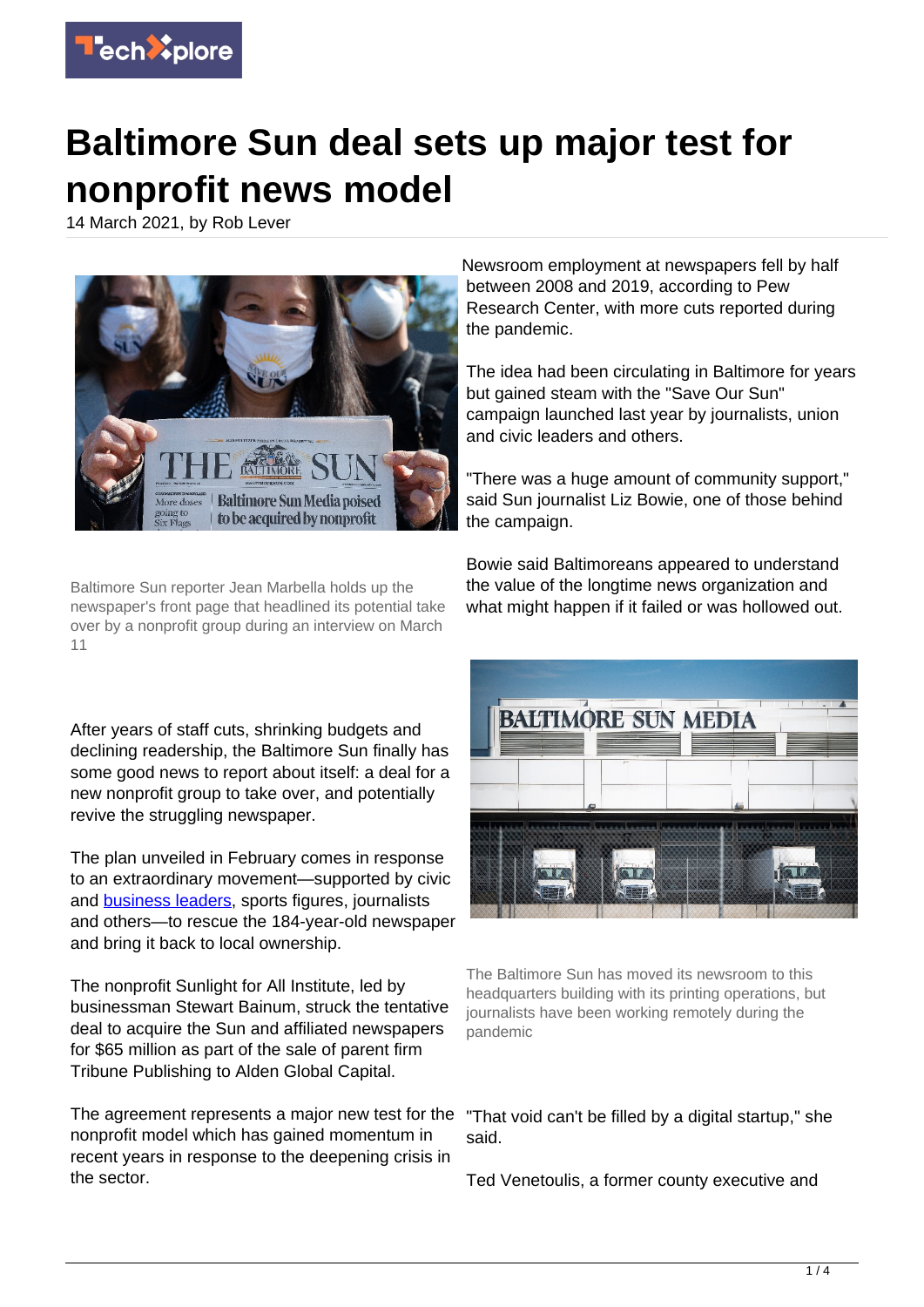

gubernatorial candidate who joined the campaign, said the initiative drove home the notion that the newspaper was the "soul" and "conscience" of the community.

"They're watchdogs, they keep people honest, but they also are cheerleaders. They magnify the good things about our society," Venetoulis said.

The "Save our Sun" campaign got more than 7,000 signatures and was endorsed by prominent locals including baseball icon Cal Ripken, TV producer David Simon and film director John Waters.

The deal for Bainum's group to buy Sun Media Group would depend on Alden's acquisition of the rest of Tribune Publishing, including the Chicago Tribune, Hartford Courant and other regional dailies.

## **Going nonprofit**

The nonprofit model has been growing in recent years in the United States, and now includes some 300 news outlets, according to University of Illinois professor Brant Houston, a founder of the Institute for Nonprofit News.

Nonprofits have made inroads during a crisis that has seen many local newspapers disappear and others consolidated by big chains and hedge fund owners, most of which have cut staff and coverage.

gathering March 11 outside the headquarters of the newspaper which has a tentative deal to be acquired by a nonprofit organization

"The business model for newspapers was just not working," Houston said.

"If you have an organization beholden to stockholders, you end up with a business model of laying people off and cutting coverage," Houston said. "That's not a strategic plan."

The Sun has won 16 Pulitzer prizes including one last year for a story on a corruption scandal which led to the resignation and prosecution of mayor Catherine Pugh.

But it has been reeling like many of its peers, with print circulation has fallen to just 43,000 on weekdays and 125,00 on Sunday, a fraction of the level from its peak years. Newsroom staff has been slashed over the years, and is now less than 100.

Sun journalists expressed hope the new model could help reverse the newspaper's decline.

"We were blown away and psyched by this," said reporter Colin Campbell.

Health reporter Meredith Cohn said she hopes the deal will lead "getting more reporters and covering the community," including areas neglected in recent years.



Baltimore Sun reporter Liz Bowie (C) wears a "Save Our Sun" facemask at a gathering with other journalists

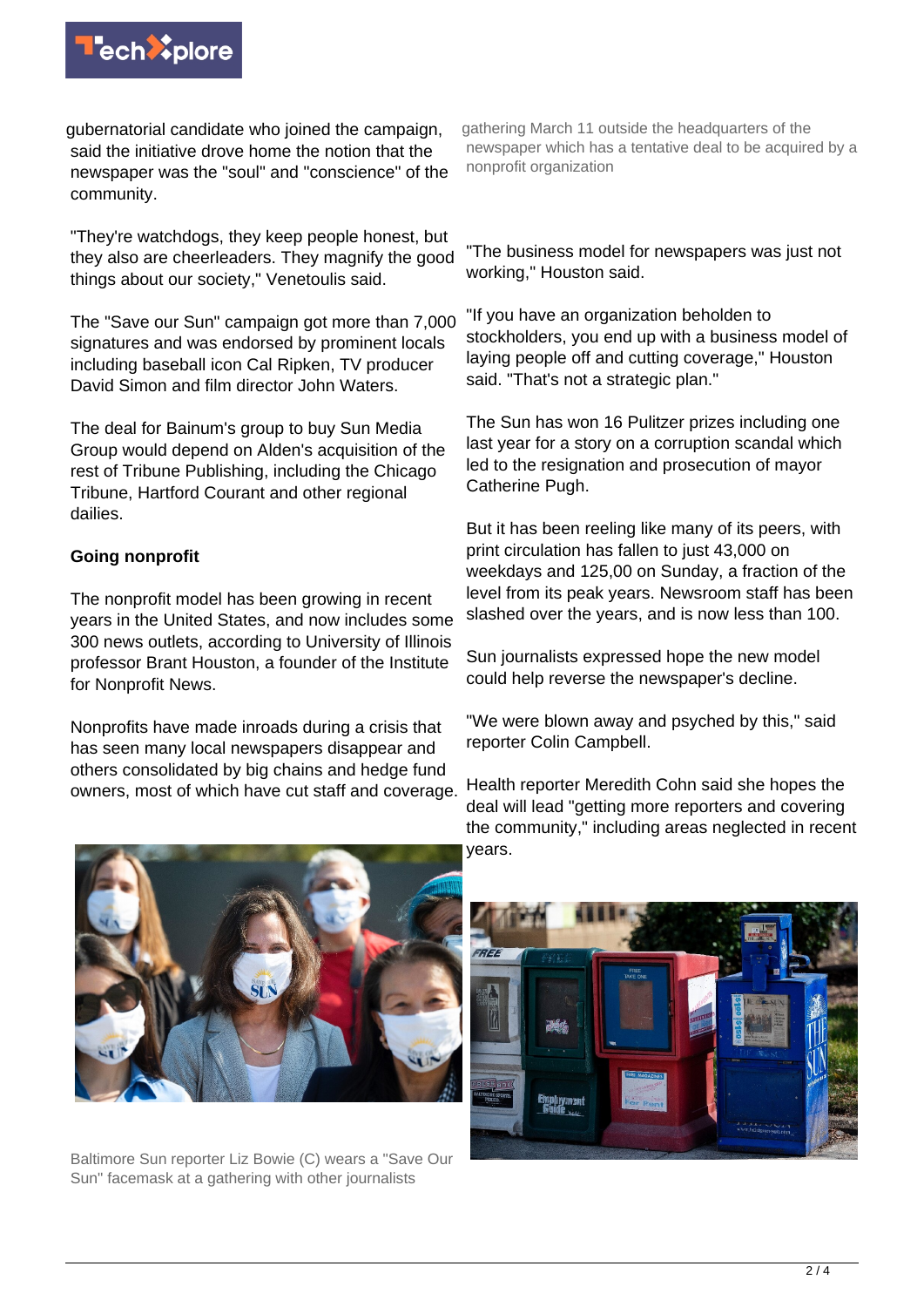

© 2021 AFP

Like other daily newspapers, the Baltimore Sun has seen shrinking revenue and print circulation as more people turn to digital news

## **Philadelphia experiment**

One hopeful sign comes from Philadelphia, where the Inquirer newspaper has been under nonprofit ownership since 2016 when owner Gerry Lenfest donated his stake to the Lenfest Institute along with a \$20 million endowment.

Since then, "there has been an outpouring of community financial support" for the daily with some \$7 million in grants in 2020 alone, said Jim Friedlich, chief executive of the nonprofit group.

The Inquirer has been able to maintain a newsroom staff of 200, far bigger than most of its peers, said Friedlich.

The Philadelphia group offered informal advice to Bainum, who has not publicly discussed his plans for the Baltimore Sun, he added.

Bainum, chairman of Choice Hotels, "has become something of a student of the news business and has been inspired by and is replicating the Lenfest nonprofit model," Friedlich said.

John Schleuss, president of the NewsGuild which represents newsroom staff and helped organize Save the Sun, is optimistic that the Sun can open the door to similar deals.

"I hope we can get back to publications which are accountable to the community, and not just interested in short-term profits."

Schleuss said he was disappointed that similar efforts failed at other Tribune dailies which will be taken over by a company "with a history of cutting a large number of jobs."

"It's good that people in Baltimore stepped up," Schleuss said. "We need that to happen all across the country."